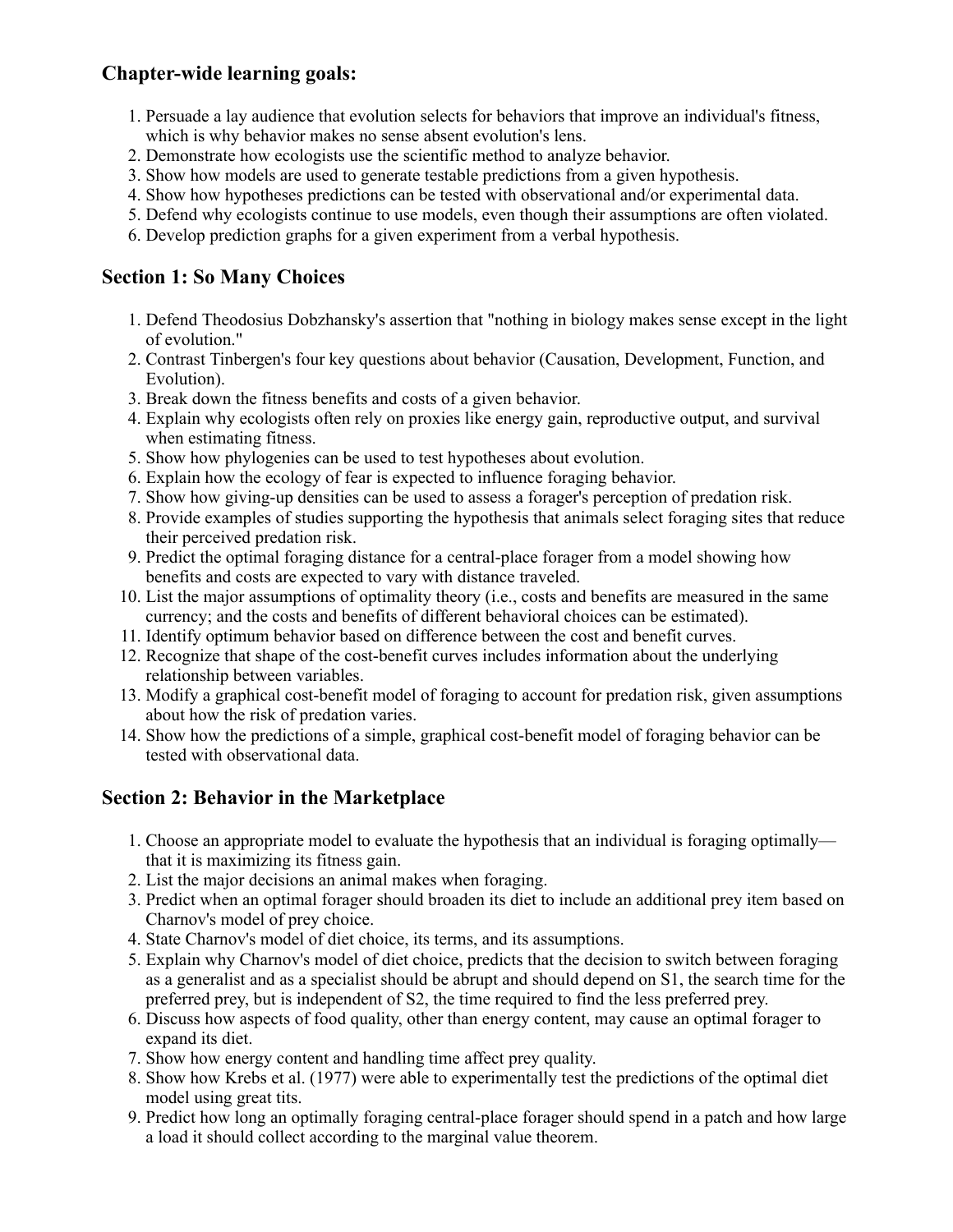- 10. Explain the graphical model of the marginal value theorem, including its terms, curves, and what it predicts about optimal foraging time and optimal loads.
- 11. State the assumptions of the marginal value theorem.
- 12. Explain why the marginal value theorem predicts that an optimal forager should spend less time foraging in near versus distant patches.
- 13. Explain why the marginal value theorem predicts that an optimal forager should spend less time foraging in a high quality patch than in a low quality patch.
- 14. Provide examples of how optimality models have been able to provide insight into human behavior.

### **Section 3: Playing Games**

- 1. Analyze how decisions made by other actors influence the costs and benefits associated with a given behavioral choice and thus which strategy is expected to yield the greatest fitness gain.
- 2. Demonstrate how game theory can provide insight into conflicts between individuals, including when these conflicts are likely to escalate.
- 3. Show how the expected payoffs associated with a given strategy will vary depending on the strategy adopted by two or more players.
- 4. Explain the Hawk-Dove game and what it describes, including its assumptions, strategies, and payoff matrix.
- 5. Explain how the ESS for the Hawk-Dove game can be pure Hawk or mixed, but can never be pure Dove.
- 6. Distinguish between a pure and mixed ESS.
- 7. Explain the two mechanisms that can produce a mixed ESS.
- 8. Describe two distinct situations in which males should be willing to fight for mates.
- 9. Calculate the expected payoffs for the Hawk-Dove game.
- 10. Provide examples of a conditional strategy.
- 11. Explain how adding the Bourgeois strategy to the Hawk-Dove game can add realisms.
- 12. Explain why frequency-based selection is important using examples.
- 13. Describe how individually rational decisions can lead to a collectively poor outcome in a game known as the Prisoner's Dilemma.
- 14. Define the Prisoner's Dilemma in terms of the relative payoffs of the four outcomes that are possible when two players can either cooperate or defect.
- 15. Explain why the conflict between marauding bowerbirds is a good example of the Prisoner's Dilemma.

# **Section 4: Family Matters**

- 1. Construct logically consistent verbal hypotheses about sexual selection, mate choice, and sexual conflict.
- 2. Explain variation in mating strategies, male and female morphologies, parental investment, and sexual conflict using the theory of sexual selection.
- 3. Explain how differences in investments between males and females set up an asymmetrical contest where evolution favors different strategies for each sex (i.e., choosy females promiscuous males).
- 4. Graphically illustrate the relationship between variation in fitness of males and females and strength of sexual selection.
- 5. Explain how mating strategies tend to be influenced by strength of selection.
- 6. Provide examples of the four most common mating strategies, monogamy, polygyny, polyandry, and polygynandry.
- 7. Predict whether males or females are likely to provide parental care based on mating system, parental certainty, and other relevant factors.
- 8. Evaluate evidence suggesting that male parental care can vary with certainty of paternity.
- 9. Provide examples of when divergent evolutionary interests leads to sexual conflict.
- 10. Summarize the conditions that favor intrasexual selection (male-male conflict) vs. the conditions that favor intersexual selection (female choice).
- 11. Describe the traits that male-male conflict tends to favor.